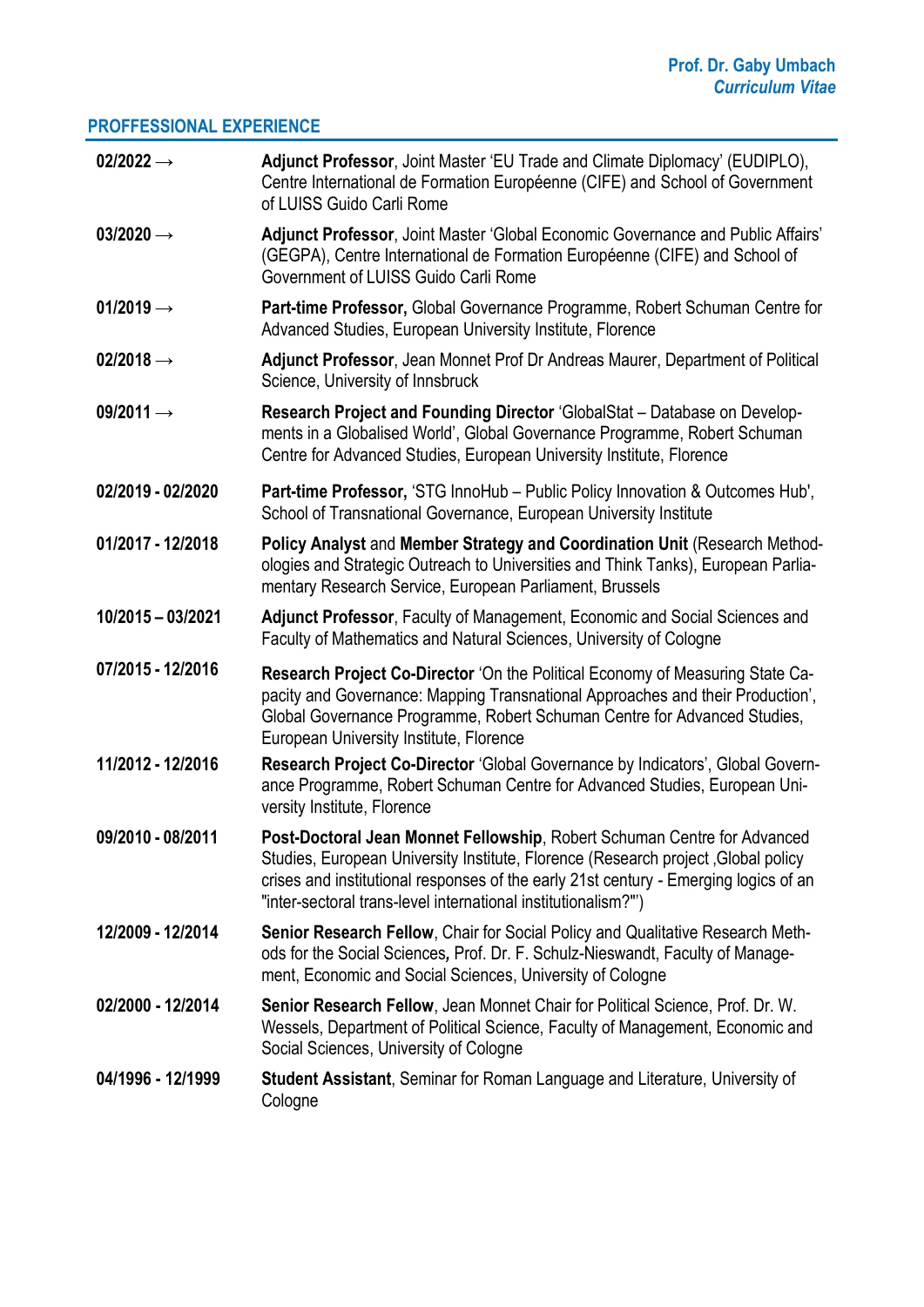## **ACADEMIC ADVISOR AND DEVELOPMENT ACTIVITIES**

| 02/2022 $\rightarrow$ | Member of the ESPAS Futurium Expert Group on Horizon Scanning,<br>European Strategy and Policy Analysis System (ESPAS), Joint Research<br>Centre/European Commission und European Parliamentary Research<br>Service/European Parliament, Brussels        |
|-----------------------|----------------------------------------------------------------------------------------------------------------------------------------------------------------------------------------------------------------------------------------------------------|
| 12/2021 $\rightarrow$ | Advisor and Author, Enlightenment 2.0 programme, "Meaningful and<br>Ethical Communication", Joint Research Centre, European Commission,<br><b>Brussels</b>                                                                                               |
| 09/2020 $\rightarrow$ | Co-Principal, 'Crisis of Expert Knowledge and Authority', Interdiscipli-<br>nary Research Cluster, European University Institute, Florence                                                                                                               |
| 08/2020 $\rightarrow$ | Member of the Expert Group for the workshop series 'Strengthening<br>and connecting eco-systems of science for policy in Europe', Joint<br>Research Centre, European Commission, Brussels                                                                |
| 06/2020 $\rightarrow$ | Co-Chair of the Strategy Group, Berlin Futures', Foresight Analysis of<br>the Future of German EU Policy, Institut für Europäische Politik e.V., Berlin                                                                                                  |
| 04/2020 $\rightarrow$ | Chair of the Working Group 'Statistical and Data Literacy in Policy-<br>Making', International Statistical Literacy Project (ISLP), International Sta-<br>tistical Institute (ISI), International Association for Statistical Education<br>(IASE)        |
| 09/2020 $\rightarrow$ | Co-Principal, 'Crisis of Expert Knowledge and Authority', Interdisciplinary<br>Research Cluster, European University Institute, Florence                                                                                                                 |
| 07/2019 $\rightarrow$ | Member of the Stakeholder and Expert Group on National Parliaments,<br>School of Transnational Governance, European University Institute, Florence                                                                                                       |
| 06/2019 $\rightarrow$ | Board Member, Institut für Europäische Politik e.V., Berlin                                                                                                                                                                                              |
| 02/2019 $\rightarrow$ | <b>Editorial Board Member, Evaluation and Program Planning, An International</b><br>Journal                                                                                                                                                              |
| 08/2018 $\rightarrow$ | <b>Juror</b> 'Innovation in Politics Award'                                                                                                                                                                                                              |
| 07/2015 $\rightarrow$ | <b>Book Review Editor, Journal of Common Market Studies</b>                                                                                                                                                                                              |
| 03/2018 - 02/2020     | Conceptualisation and Lead 'STG InnoHub - Public Policy Innovation & Out-<br>comes Hub', School of Transnational Governance, European University Institute,<br>Florence (Set up of research unit based on own research programme conceptual-<br>isation) |
| 05/2018 - 07/2019     | Steering Committee Member, Advisor & Author, Enlightenment 2.0 pro-<br>gramme, "Understanding Our Political Nature", Joint Research Centre, European<br><b>Commission, Brussels</b>                                                                      |
| 10/2016 - 03/2019     | <b>Academic Advisor, 'State of the Nation' project, National University of Political</b><br>Studies and Public Administration & Centre for Analysis and Strategy, Romanian<br>Government, Bucharest/Romania                                              |
| 10/2015 - 10/2016     | <b>Member Ethics Committee, European University Institute</b>                                                                                                                                                                                            |
|                       |                                                                                                                                                                                                                                                          |